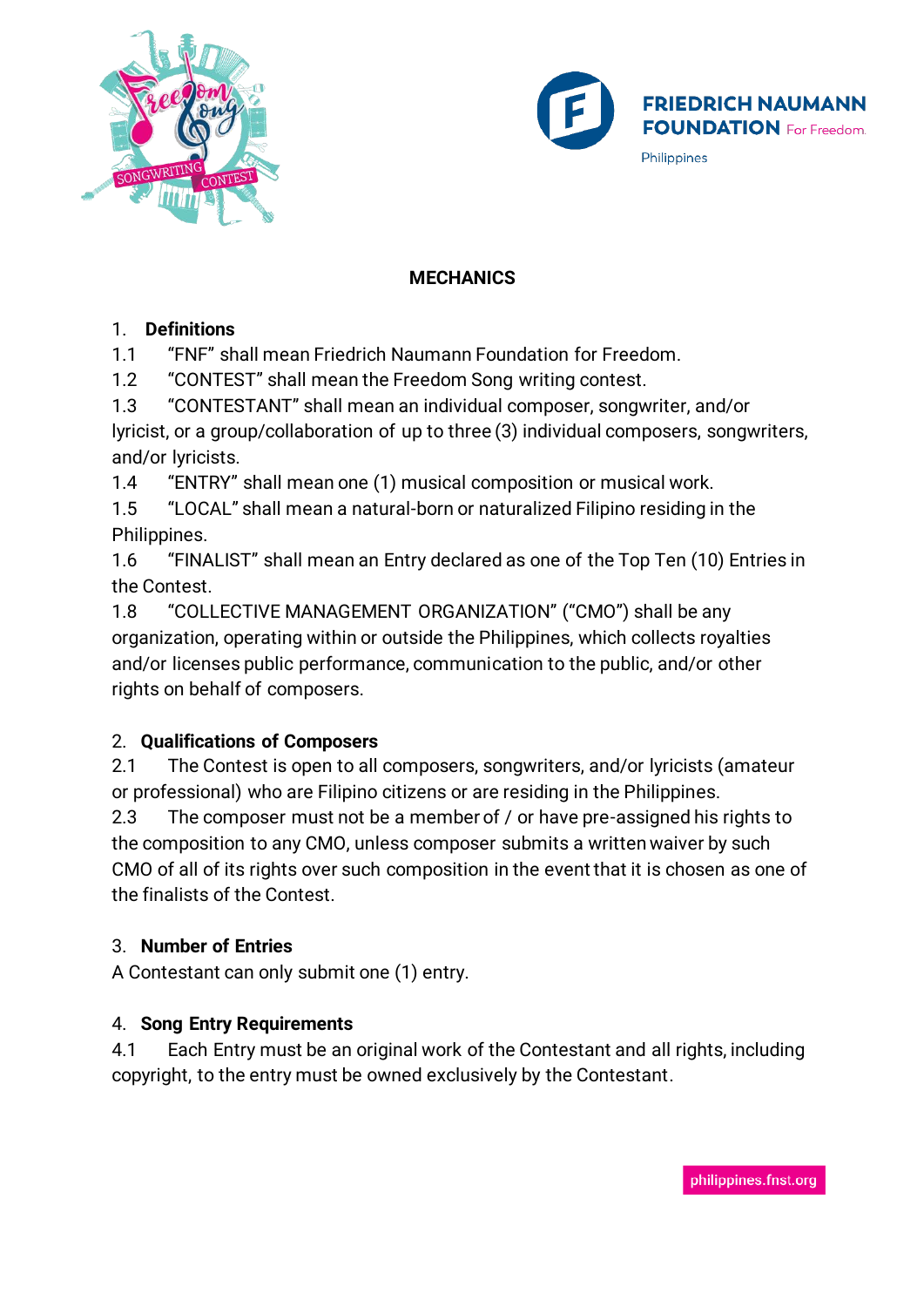



4.2 The following works shall not be eligible as an Entry in the Contest:

4.2.1 Those which have been previously published, recorded or released in any part of the world;

4.2.2 Those which have been commissioned by a third party;

4.2.3 Those which are found to contain two (2) or more bars of melody or lyrics similar to that of a published or released song in the Philippines or abroad; and 4.2.4 Any Entry which, in the sole determination of FNF, is not suitable by reason of content.

#### 4.3 Lyrics

4.3.1 The lyrics must be in Filipino or English or a combination of both;

4.3.2 If the lyrics include a word which does not have a general and accepted definition, the Contestant must explain the meaning and basis for including the word through a footnote in the lyric sheets; and

4.3.3 The lyrics shall not include words, which are registered trademarks.

# 4.4 Form and Length of Entries

4.4.1 The melody and lyrics of an Entry, once submitted, shall be final and may not be altered or modified prior to the selection of Finalists.

4.4.2 An Entry may consist of any musical arrangement, including acapella. However, an Entry consisting of only instrumental composition/s is not allowed.

4.4.3 The song must not exceed four (4) minutes, inclusive of intro and extro.

4.4.4 Entries submitted to FNF shall not be returned to the Contestant.

4.5 The Screening Committee, at its sole discretion, may disqualify an Entry for its failure to comply with any of the above requirements.

# 5. **Submission of Entries**

- 5.1 The Contestant must submit the following:
- 5.1.1 Accomplished entry form with complete personal data as required;
- 5.1.2 Lyrics of the musical composition;
- 5.1.3 Wav. file of the musical composition;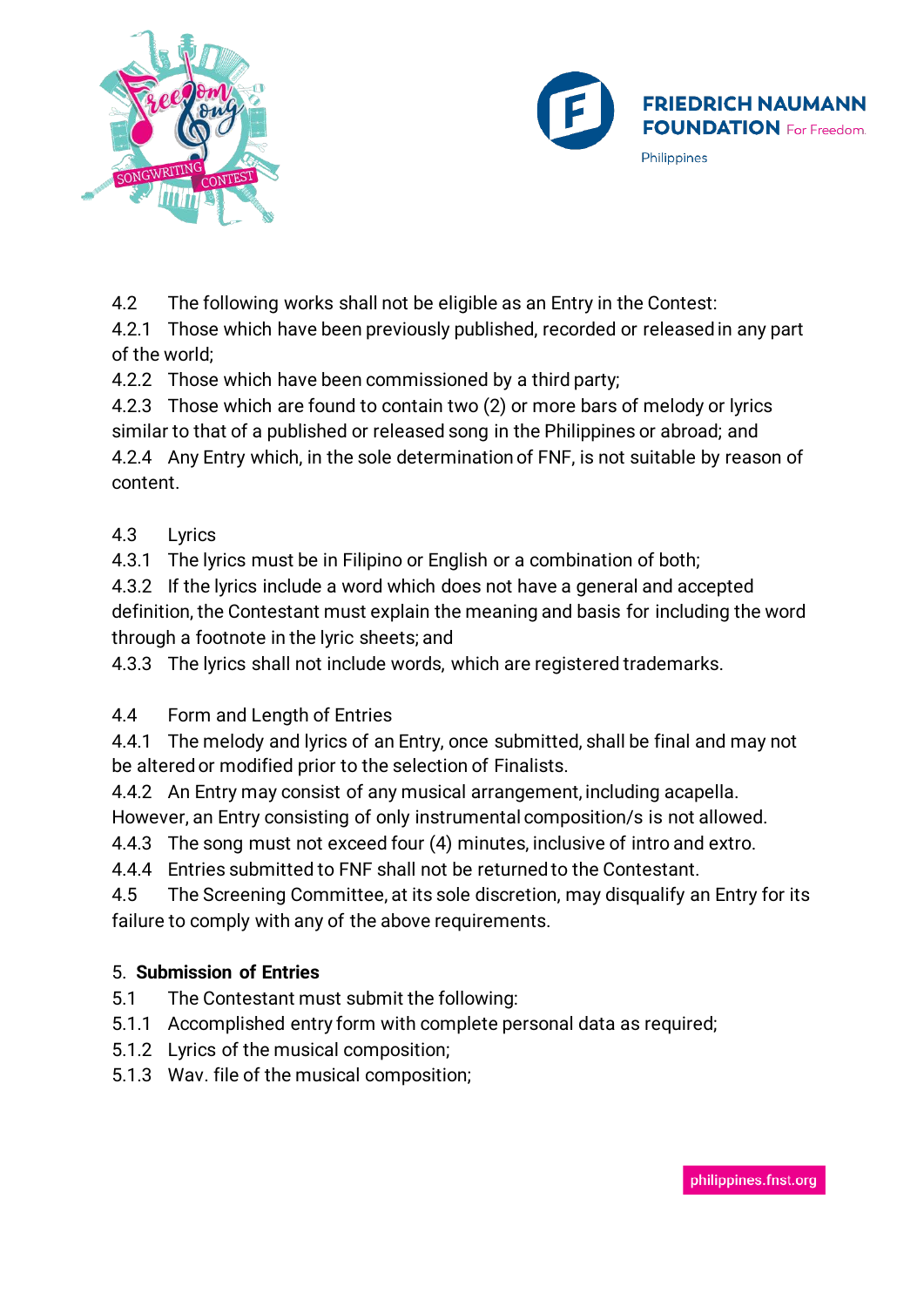



5.1.4 Photo of contestant; and

5.1.5 Scanned copy of passport or other government-issued ID;

5.1.6 If passport cannot be provided, Birth certificate, Certificate of Dual Citizenship, or other proof of Filipino citizenship or descent;

5.1.7 If member of a CMO: Written waiver by the authorized signatory (ies) of CMO of all rights in and to the composition in the event that the composition is chosen as finalist.

5.2 If the Contestant is composed of a group, all individual composers, writers, and/or lyricists must sign on the Entry form.

5.3 Failure to comply with any of the above requirements shall be a ground for disqualification.

5.4 The Screening Committee shall check each Entry for compliance with the above requirements and, in its sole discretion, may require other documents as needed.

# **6. Intellectual Property Rights**

6.1 All entries are deemed to be the property of the respective Contestant/s, subject to the rights of FNF hereunder.

6.2 In the event an Entry is declared a Finalist in the Contest, the Contestant agrees to grant and assign to FNF, all rights, title, interest and copyright to said Entry.

6.4 Without limiting the foregoing, the Contestant agrees that in the event that his/her/their entry is selected as Finalist, FNF shall have the exclusive and unlimited right, worldwide and in perpetuity, to the musical composition (music and lyrics), with the full right and authority:

6.4.1 To use, synchronize with, and exhibit the musical composition in any audiovisual work, including, but not limited to, motion pictures, television shows, commercial advertisements, and/or audiovisual presentations;

6.4.2 To broadcast, transmit, televise, or otherwise make available, and publicly perform, said musical composition;

6.4.3 To record, produce, reproduce, promote, and distribute sound recordings or audio representations of the musical composition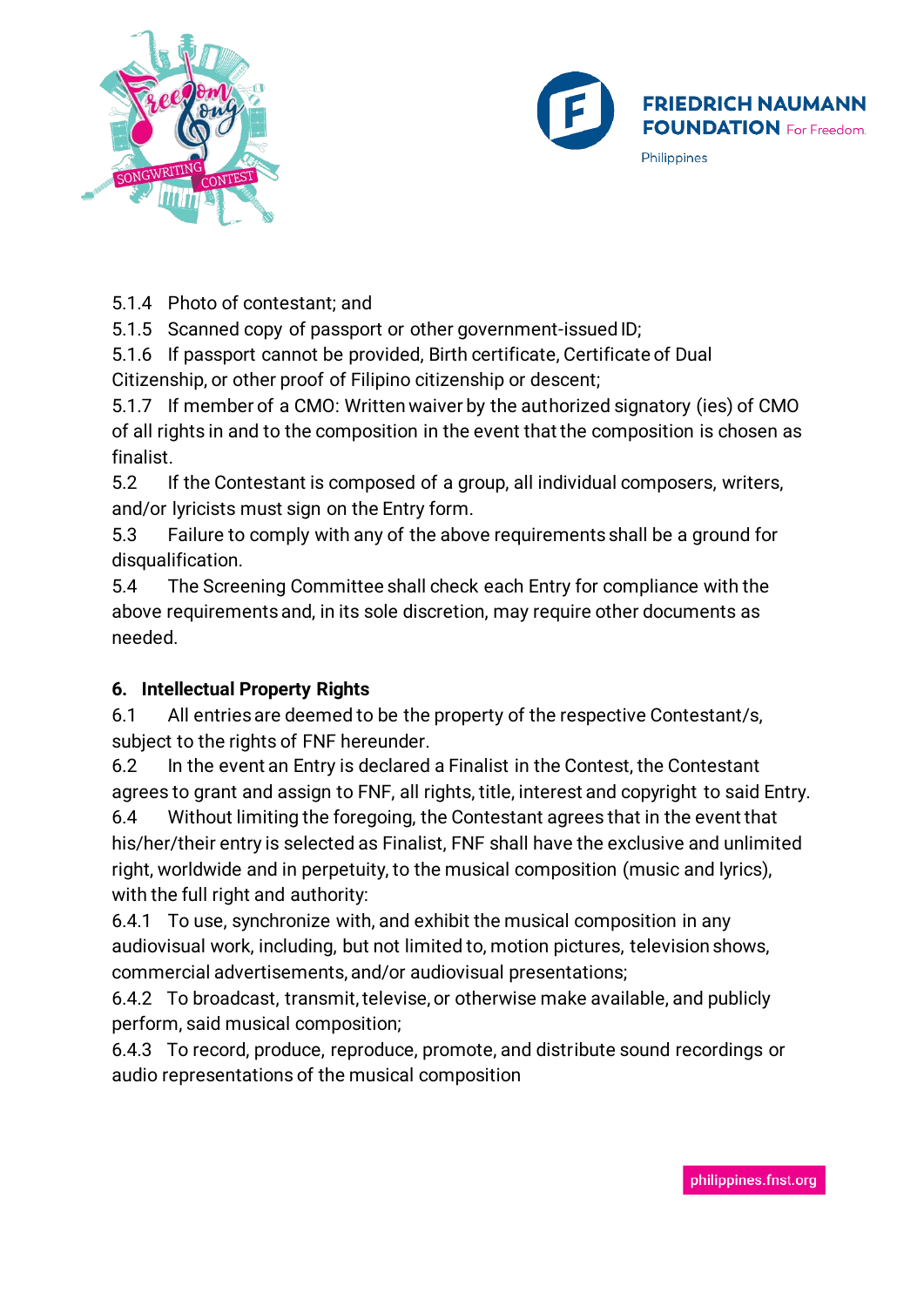



6.4.4 To edit or adapt the musical composition to conform to the technological or commercial requirements of phonograph records in various formats now or hereafter known or developed;

6.4.5 To cause its delivery through any mode of delivery now or hereafter known, including, but not limited to streaming, subscription, downloading, webcasting, etc. 6.4.6 To eliminate or edit material which may subject FNF to any civil or criminal action;

6.4.8 To authorize the adaptation or translation of the work;

6.4.9 To authorize the production or manufacture or merchandise using, suggesting, or being a representation of the Entry or any part thereof;

6.4.10 To use the same for any purpose, in any manner and by any means, at FNF's sole discretion.

# **7. Criteria and Screening**

7.1 FNF shall have the sole right to designate the members of the Contest Committee who shall oversee the management and implementation of the Contest. The Contest Committee shall choose the members of (a) the Screening Committee who shall check and verify all Entries and declare the Finalists; and (b) the Board of Judges, who shall declare the winning entries during the Finals night. The decisions of the Screening Committee and Board of Judges shall be final and unappealable.

7.2 In the event that no Finalist is chosen, or less than five (5) Finalists are chosen from among the Entries submitted before the deadline, the Contest Committee shall have the right to extend the deadline for submission or call for the submission of additional Entries. The Screening Committee shall select the rest of the Finalists only from among the additional entries for each extended period.

7.3 FNF and/or the Contest Committee, in its sole discretion, may decide on the number of screening and judging stages, the periods of submission of Entries (the Deadlines) and the composition or appointment of the Screening Committee and the Board of Judges; provided the members of the Board of Judges shall be announced prior to the Finals night.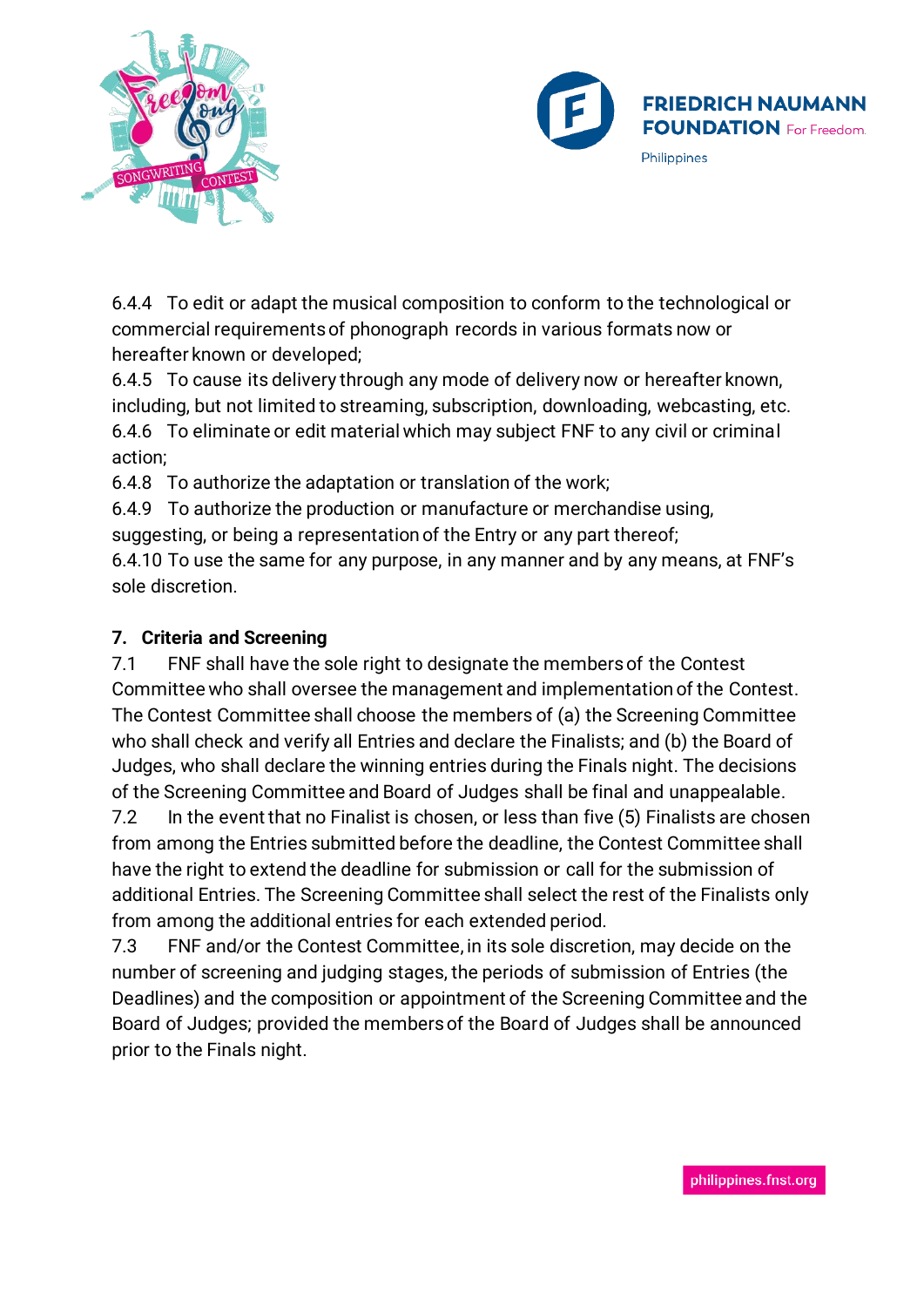



#### **8. Disqualification**

8.1 An Entry or Contestant may be disqualified for:

8.1.1 Failure to comply with or violation of Pars. 4, 5, 6.2, or 8.2

8.1.2 Failure of the Entry or Contestant to comply with any of the requirements, or a violation of any of these terms and conditions, or breach of the warranties provided in Section 9.

8.1.3 In collaborations, all members and Entry may be disqualified even if only one (1) of the individual composers, songwriters, or lyricists has been disqualified or has committed a violation warranting disqualification.

8.2 FNF shall have the sole discretion to disqualify an Entry or a Contestant.

#### **9. Warranties**

9.1 Contestant warrants and represents that Contestant is under no disability, restriction or prohibition, to consent to the Terms and Conditions of the Contest, and further, has no impediment to execute the Exclusive Publishing Agreement under Section 6.2, or which may interfere with the ability of Contestant to deliver its obligations in connection with the Contest.

9.2 The Contestant warrants that the Entry submitted by him/her/them are his/her/their sole and original work, and that there exist no adverse claims to or in said musical composition/s. The Contestant further warrants that neither the musical composition nor any part thereof infringes upon the literary, musical, personal, or property rights of any person or entity.

9.3 Contestant agrees to fully indemnify, save and hold FNF, its directors, officers, stockholders, employees, licensees and assigns, the Board of Judges, the members of the Contest Committee, the members of the Screening Committee, and the Board of Judges, free and harmless from any and all damages arising out of, or in connection with, any claim by a third party that is inconsistent herewith. In the event that a claim, suit, or action is brought against FNF, it shall notify Contestant thereof and shall allow Contestant to participate in the defense thereof. Contestant shall fully reimburse all expenses incurred by FNF for any and all damages it may be required to pay by reason thereof.